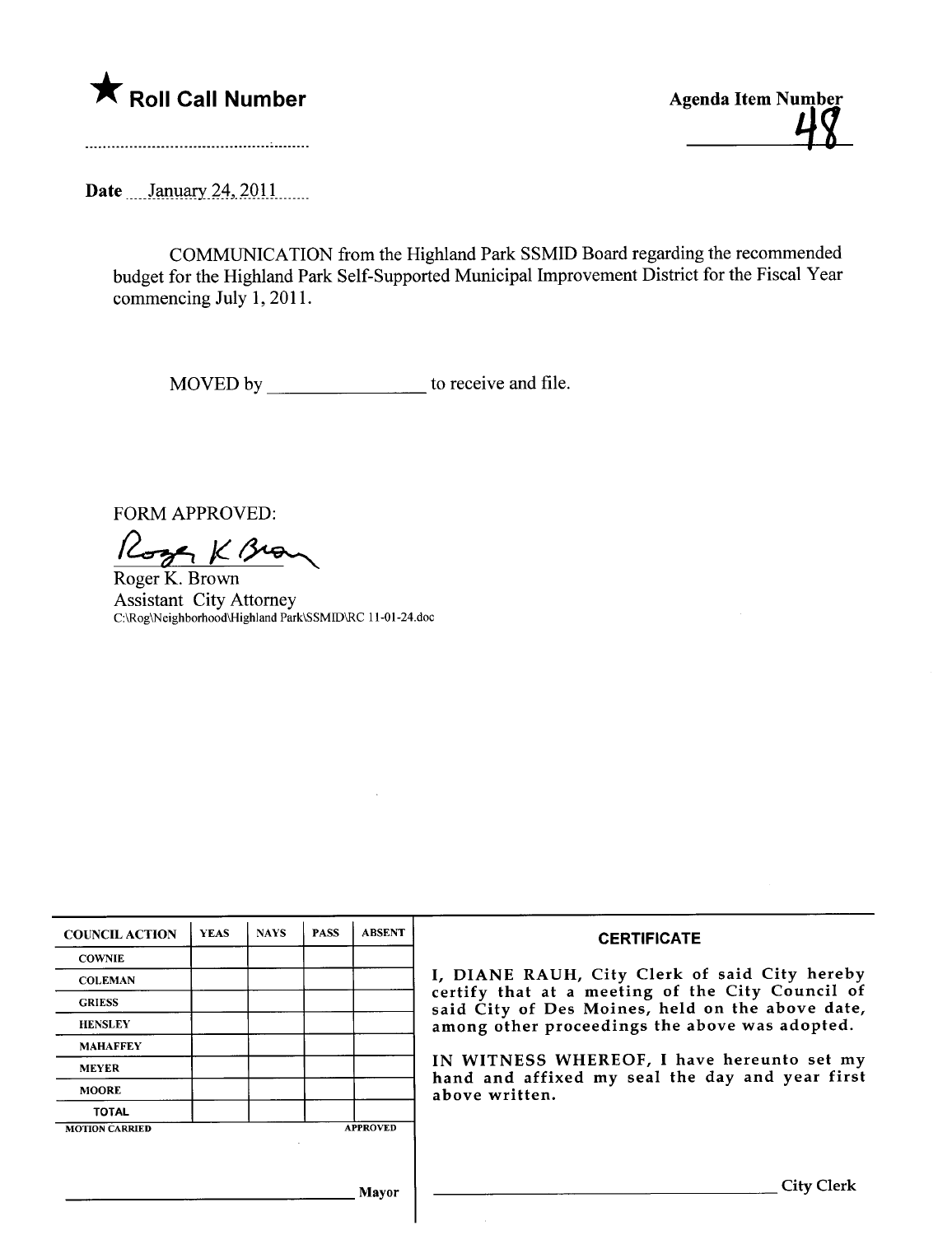January 14, 2011

Honorable Mayor and City Council City of Des Moines, Iowa

## RE: FY 2012 Highland Park SSMID Budget and Levy

The Highland Park SSMID Board, which was created by City Council Roll Call No. 03-2401 to assist in the preparation ofthe annual SSMID budget and levy, held its annual meeting on January 10, 2011. The SSMID agreement requires the Parks Area Foundation to appoint a seven member board for fixed, staggered terms. The seven board members and their terms are outlined below.

- · New appointments Dr. Boyd Nordmark and Mike Harden, terms expire December 2013.
- · Bill Wheeler, Phyllis Wheeler, and Ken Boatwright (chairman), terms expire December 2012.
- · Mike McBroom and Del Bates, terms expire December 2011.

The Highland Park SSMID Board reviewed and discussed the financial report that was presented by staff from the Community Development Department. Following this discussion the Highland Park SSMID Board unanimously approved a motion to recommend to the City Council that the Highland Park SSMID levy remain at \$1.75 per \$1,000 of taxable valuation for FY 2012.

Respectfully,  $\sqrt{a}$ 

Ken Boatwright, Chairman . Highland Park SSMID Board

cc: Highland Park SSMID Board Members Rick Clark, City Manager Allen McKinley, Finance Director Phil Delafield, Community Development Director Kathy Kahoun, Neighborhood Development Administrator Roger Brown, Assistant City Attorney Jennifer Dakovich, Principal Traffic Engineer Kyle Larson, City Planner Trudy McCormick, Highland Park Neighborhood Alberta Finley, Oak Park Neighborhood